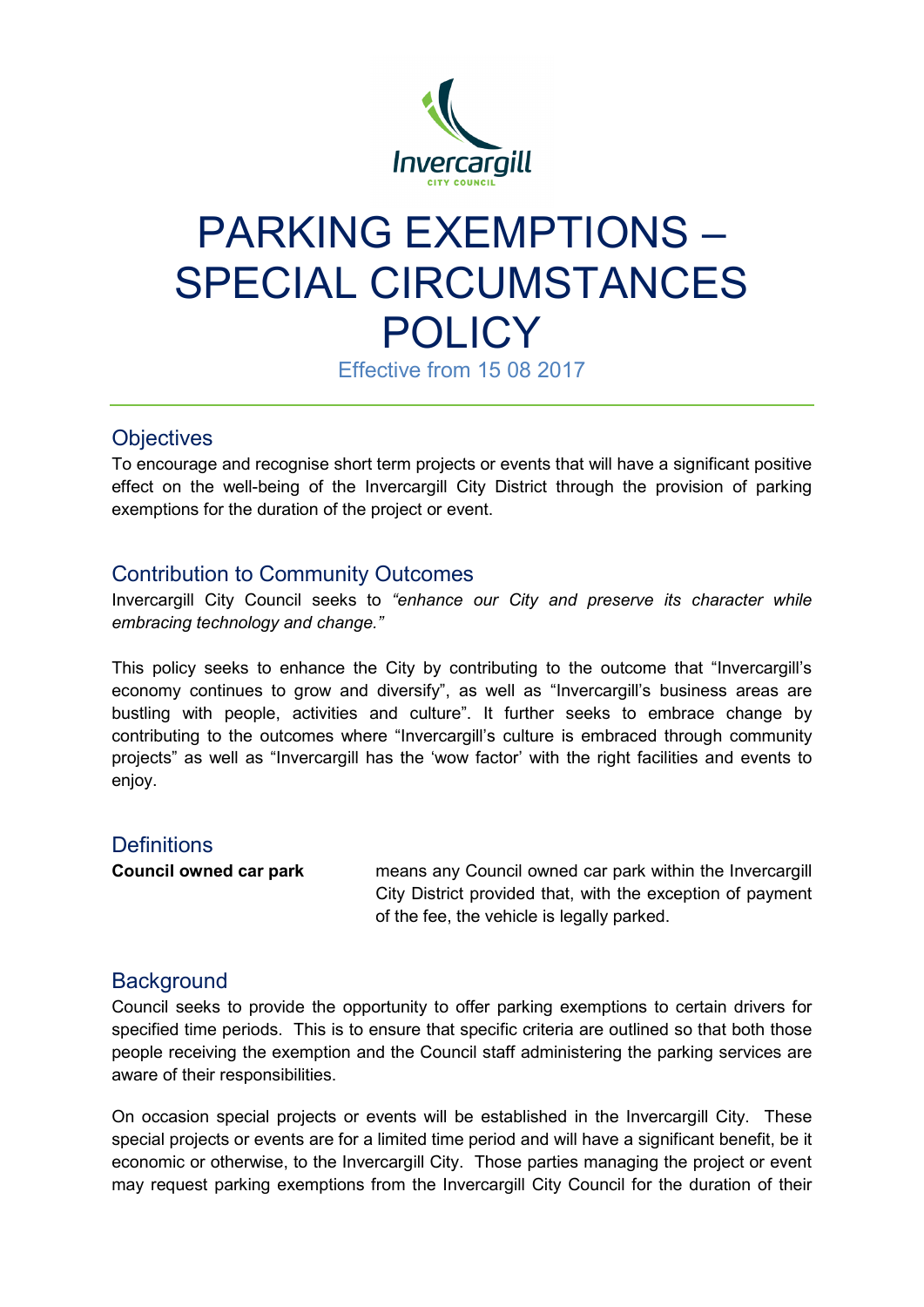project or event. This policy provides guidance on projects or events for which it would be appropriate to grant an exemption, while enabling the Invercargill City Council to consider such requests on a case by case basis and only grant parking exemptions when it is deemed appropriate to do so.

## Policy Statement

#### **Special Circumstances for which an Exemption may be granted**

Council seeks to provide the opportunity for parking exemptions for special projects or events provided they are for a limited period of time and will have a significant benefit, economic or otherwise, for the Invercargill City. The Council has delegated to both the Chief Executive Officer and the Director of Environmental and Planning Services the authority to:

- $\triangleright$  Determine that special circumstances for which an exemption may be granted exist; and
- $\triangleright$  Grant the parking exemption subject to any conditions they deem necessary.

The following factors will be used to determine whether special circumstances exist for which a parking exemption should be granted and what the nature of the exemption should be:

- (a) The time period that the project or event will be based in the Invercargill City;
- (b) The likely benefit to the Invercargill City of having the project or event take place within the City;
- (c) The number of parking exemptions requested; and
- (d) Whether any conditions are necessary to ensure that the exemption is used in the manner anticipated by Council.

An exempt driver will be allowed free parking at any Council owned car park, provided that, with the exception of payment of the fee, the vehicle is parked legally. When an exemption is granted the following conditions will apply:

- (a) The appropriate current exemption label must be displayed;
- (b) The exemption applies to the nominated driver only and is not transferable; and
- (c) The exemption becomes invalid at the conclusion of the project or event, and must be returned to Council.

#### Relevant Delegations

The Council has delegated to the Chief Executive Officer the authority to:

- $\triangleright$  Determine that special circumstances for which an exemption may be granted exist; and
- $\triangleright$  Grant the parking exemption subject to any conditions they deem necessary.

The Council has delegated to the Director of Environmental and Planning Services the authority to: